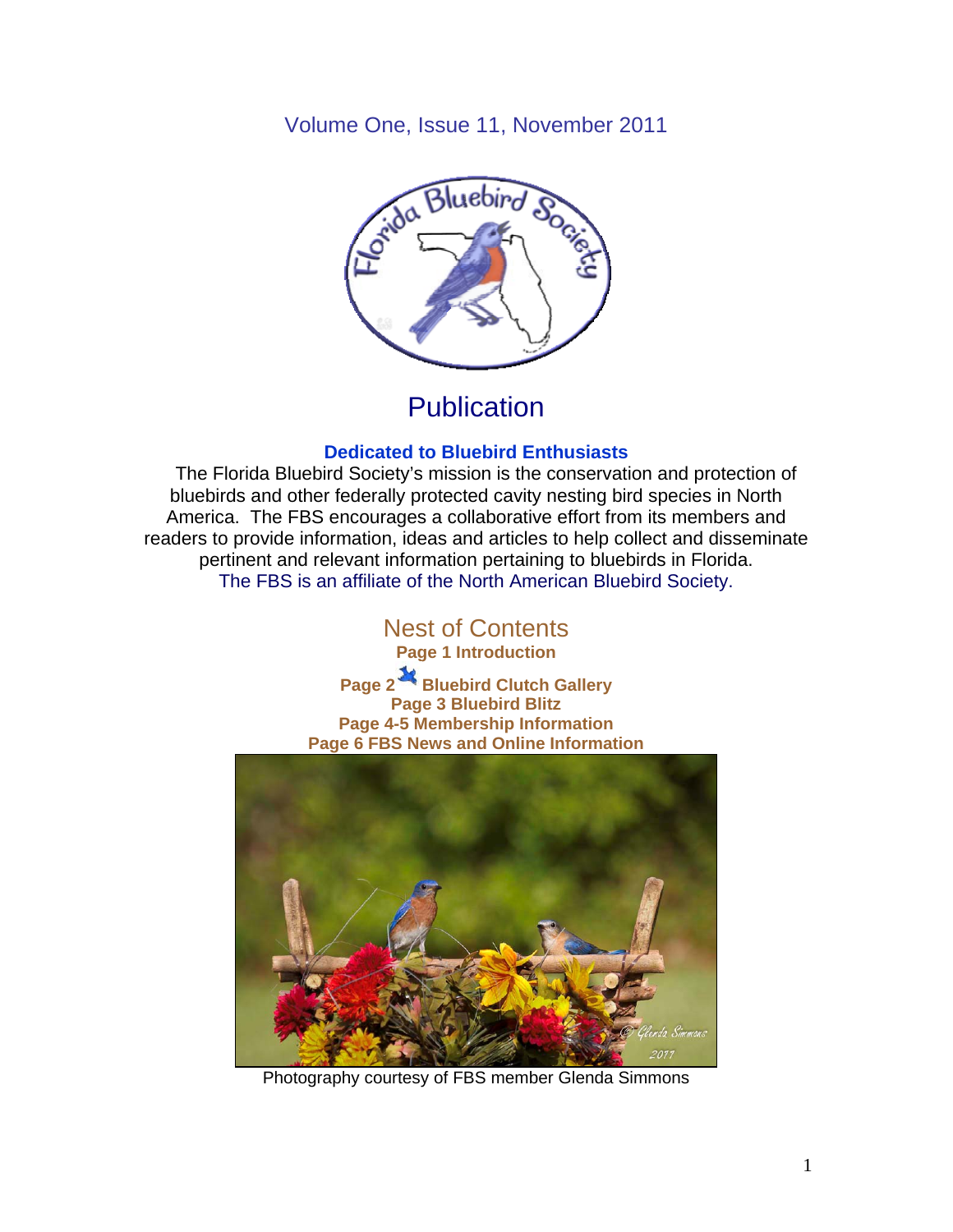### The Bluebird Clutch Gallery



**We would love to fly into your backyard and see pictures of your bluebirds or nesting cavity birds with informative and interesting stories you may have about them.** 

**Please keep pictures to a maximum of 5 for each submission and a short story if you have one. We may have to edit your submission to accommodate space or to complement other newsletter content for that issue.** 

**We can use several submissions per monthly issue so we will save multiples received for future issues. Please email your nature pictures and stories to Barbie Arms, FBS Corresponding Secretary at** floridabluebirds@aol.com



**Deadline for submissions for the December issue is December 12, 2011**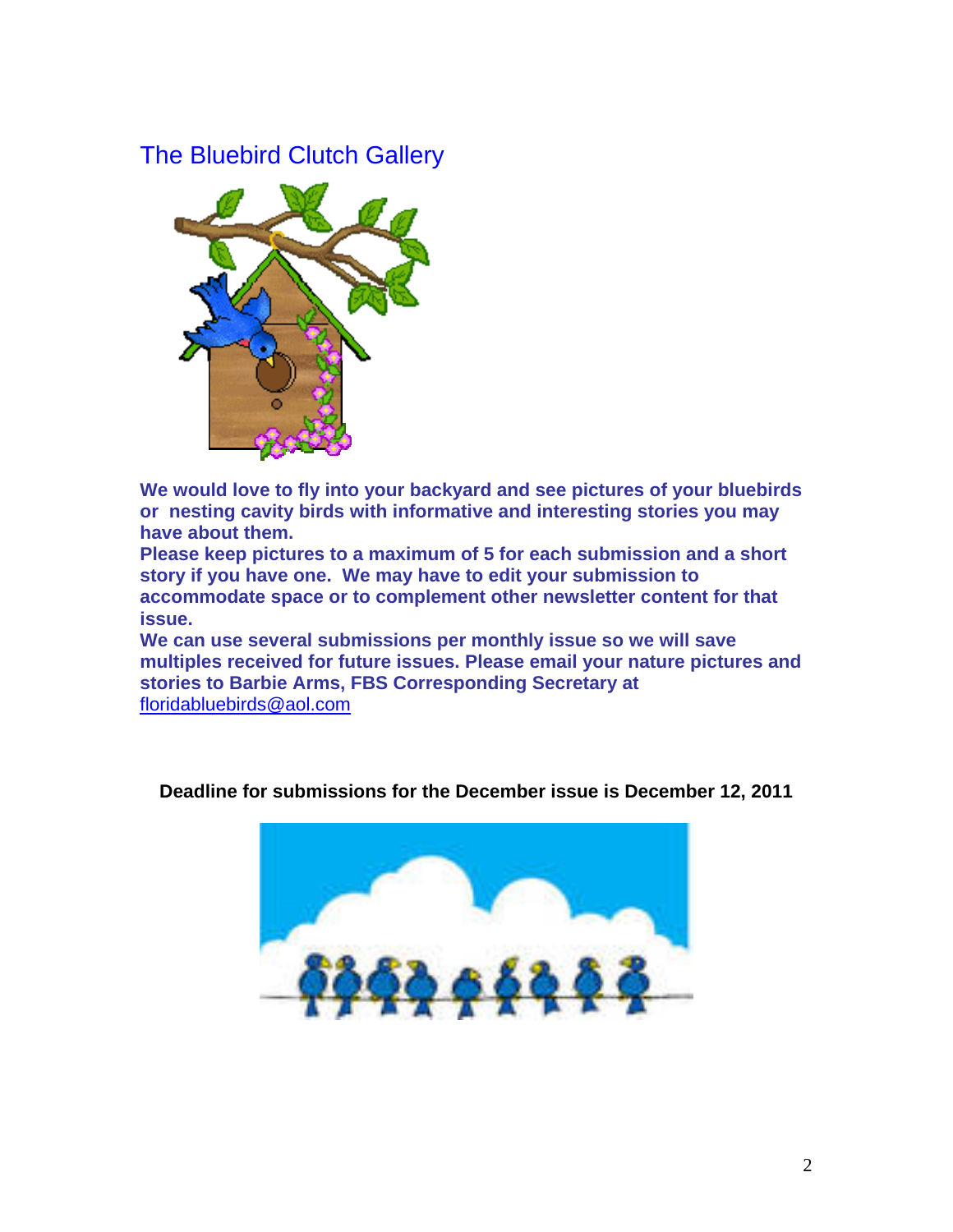

FLORIDA BLUEBIRD SOCIETY's STATEWIDE

**BLUEBIRD BLITZ**

November 18-19, 2011 *floridabluebirdsociety.com*

**What is a Bluebird Blitz?** 

A Blitz is a concentrated effort on

specific dates to locate as many Eastern Bluebirds in your locale as possible.

#### **Why a Bluebird Blitz?**

The fall Blitz, Nov. 18-19, will help us determine where Bluebirds find food and habitat during non-breeding season. We will also conduct a **Spring Blitz April 13-14, 2012.** 

#### **How do I participate?**

- Go outside on Fri.11/18 and/or Sat. 11/19 and look for bluebirds
- Record as much as you are able about the bluebirds you see. Location, behavior, sex, age, etc. We also want to know where you looked but did not find bluebirds.
- Download, complete, and submit the Blitz Report form from the FBS web site, floridabluebirdsociety.com.

**THAT'S IT!** Together we citizen scientists can make a difference in the conservation and protection of Florida's bluebirds!

#### **Still have questions?**

For more information contact Faith at floridabluebirdsociety@gmail.com.

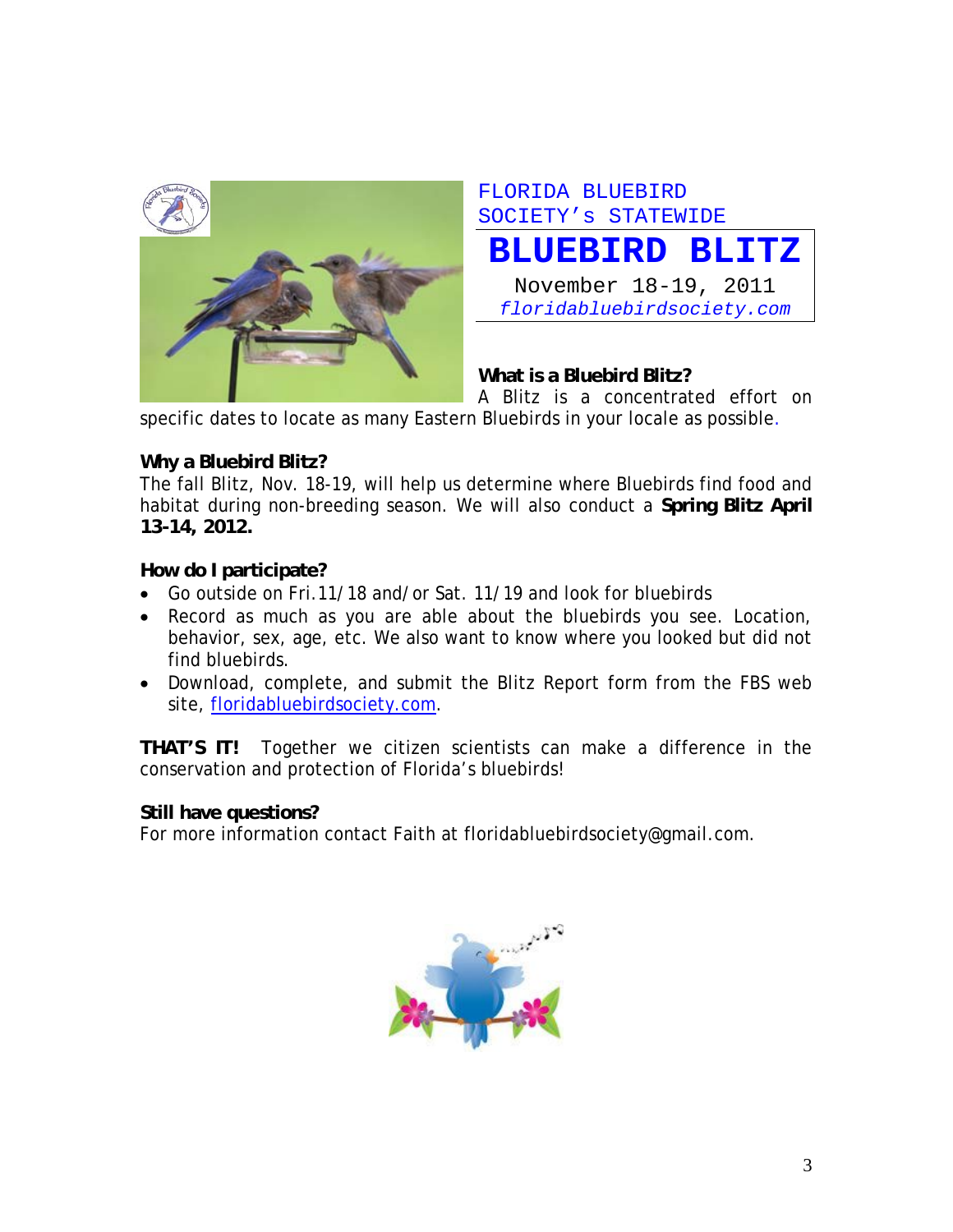Welcome New Member



#### **Meet the Board of Directors**



We would like to introduce our FBS member **Barbie Arms** who serves on our board of directors as **Corresponding Secretary.** 

Barbie earned an A.S. degree in Veterinary Technology from St. Petersburg Junior College in St. Petersburg Florida. Birds and nature in general have always been her passion. She has been involved with the Audubon Society most of her life. Her interest in bluebirds began

5 years ago when a pair of Eastern bluebirds started building a nest only two days after her first nesting box was installed in her backyard.

Attracting butterflies to the yard, caring for and releasing them safely has become a recent hobby. Barbie will start tagging Monarch butterflies to track migration patterns next August when the butterflies begin moving South.

Another of Barbie's passions is collecting props and wardrobe pieces from movies and TV series. The picture is Barbie with Kevin Sorbo from the hit TV show "Hercules and the Legendary Journeys" holding the actual shirt that Hercules character (Kevin Sorbo) wore.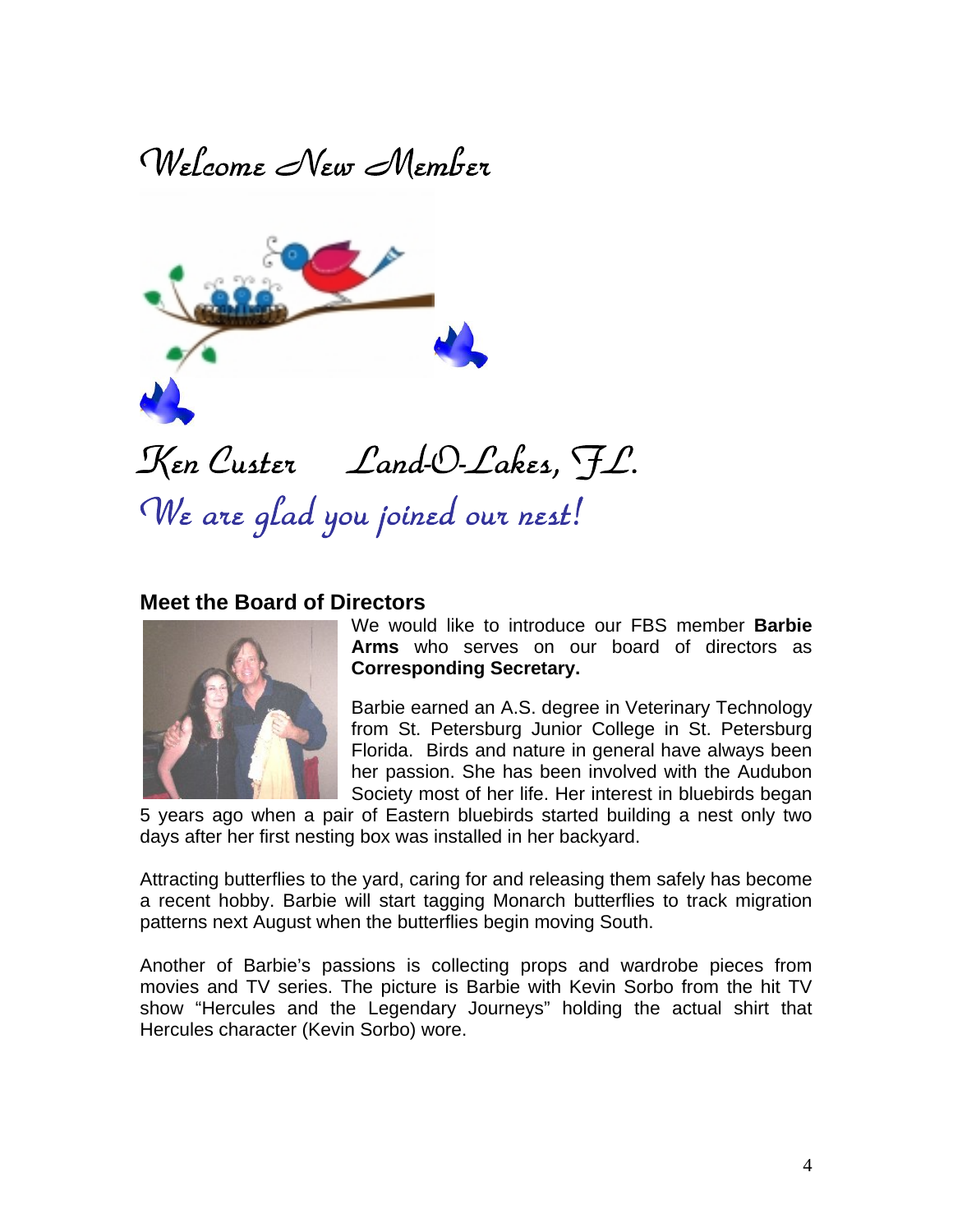#### **\*\*Reminder\*\***

If **you** are planning to change **your** email address please inform us and send updates to Barbie at email address **floridabluebirds@aol.com**



### **Annual Membership**

It is now time to renew your annual membership. All memberships expired the month of August, 2011. To streamline our procedures, August is the month for all membership renewals. We offer a number of membership categories, and trust you will find one that fits your budget.

A big THANK YOU to all of you who have already renewed your memberships. We truly appreciate your continued backing. We are especially grateful to those of you who decided to renew at an increased level of support.

If you have not already done so, we ask that you **please renew your membership today!**

| $$15.00$ Single | \$50.00 Organization | \$10.00 Student      |
|-----------------|----------------------|----------------------|
| \$25.00 Family  | \$100.00 Sponsor     | \$500.00 Life Member |
| \$50.00 Patron  | \$10.00 Senior       | Other                |

Mail your check to : Faith Jones, Treasurer Florida Bluebird Society 763 Mallard Drive Sanford FL 32771

A membership form is also available on the website **http://floridabluebirdsociety.com/** If you have any questions regarding your membership please contact Faith Jones at puffin\_fj@yahoo.com